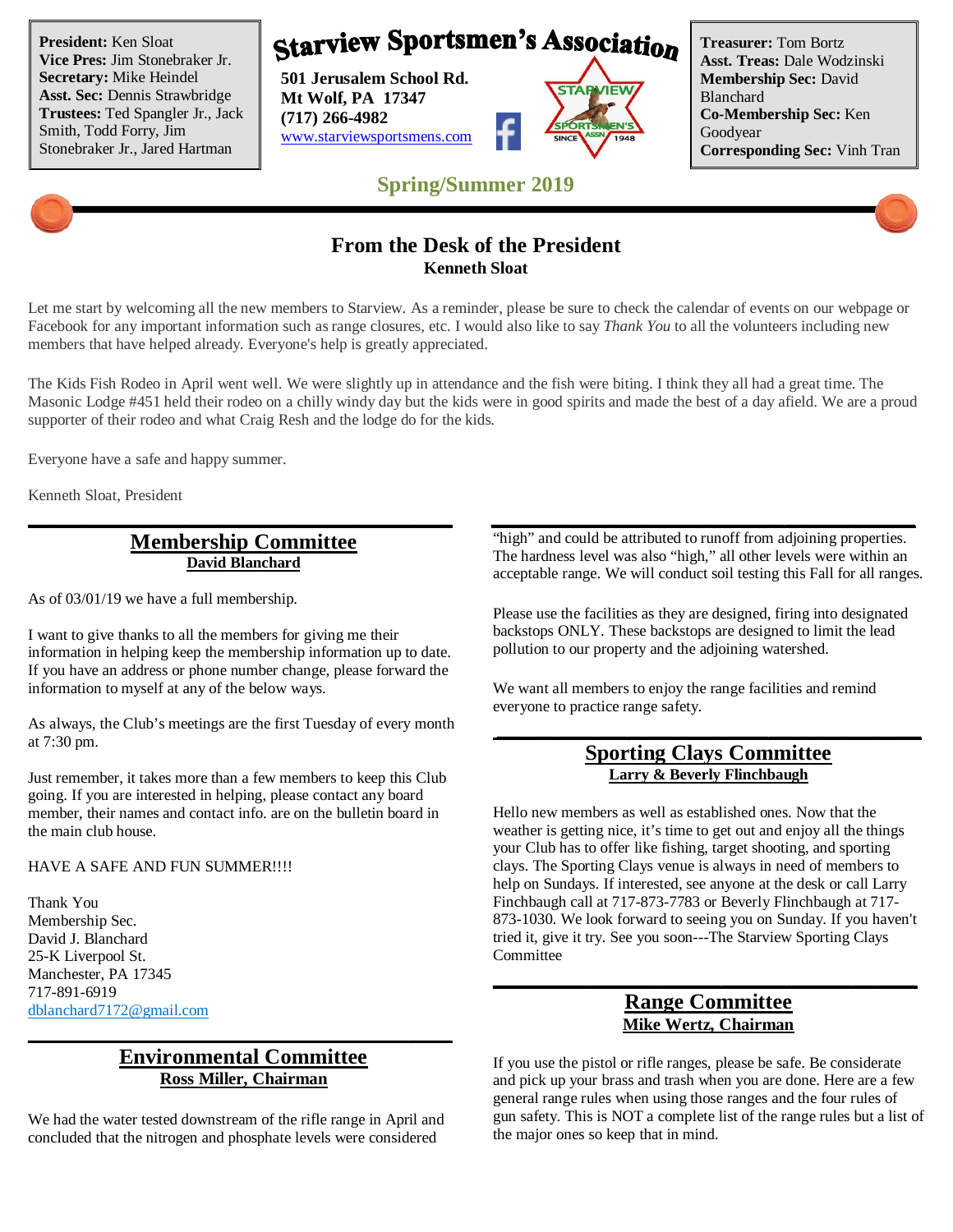#### Pistol Range Rules

- NO rifles allowed on the pistol range.
- There is no magazine capacity limit.
- NO full auto weapons allowed.
- NO shooting before 9 a.m. on Sundays.
- Only paper targets are allowed.
- NO handling of firearms when the range is clear and there is someone downrange.
- All shooters must be using the same line when firing commences. In other words, if someone is already shooting at the 7 yd. line, no one can be shooting at the 10, 15, or 25 yd. line. Discuss it amongst yourselves which line you'll be using.

Rifle Range Rules

- NO pistols allowed on the rifle range.
- Only ONE round in the rifle at a time.
- NO full auto weapons allowed.
- Only paper targets are allowed.
- Turn on siren when heading down range to targets.
- Hang targets such that your point of impact is BETWEEN the wooden uprights.
- NO handling of firearms when the range is clear and there is someone downrange.
- When heading down range, all rifles must have the action open and any safeties ON.
- Shooters using the 300-500 yd. range must turn the sign over by the steps and hang the chain up when heading to the benches.
- Shooters using the 300-500 yd. range do NOT need to stop shooting when people are hanging targets at the 25-200 yd. range.
- All shooters from the 25-500 yd. range MUST stop shooting when people are hanging targets at the 300-500 yd. range.

# THE 4 RULES OF GUN SAFETY

- 1. The gun is ALWAYS loaded.
- 2. NEVER point the gun at something you don't want to destroy.
- 3. Keep your finger OFF the trigger until your sights are on the target.
- 4. Know your TARGET and what is beyond it.

Photo Credit: Shooting Strategies

### **Fish and Game Committee Dennis Ashton, Chairman**

**\_\_\_\_\_\_\_\_\_\_\_\_\_\_\_\_\_\_\_\_\_\_\_\_\_\_\_\_\_\_\_\_\_\_\_\_\_\_\_**

Another stocking season came to a close last week when we emptied the raceway and stocked Mill Creek for the third time this season. This new venture with York Township's Board of Recreation has been very successful and hopefully lots of fishermen were able to get out and enjoy trout fishing in this stream. We stocked over 3,000 trout this year and it could not have been done without the dedicated corps of volunteers on this committee. My thanks to all who helped feed, stock, and make needed repairs to the raceway. Your efforts are very much appreciated. The cycle continues, as our new supply of fingerlings for 2020 stocking arrives July 1.

I was told that one of the Club members observed a fisherman at the Club pond releasing trout he caught back into the pond. He approached the gentleman and informed him of our policy of no catch and release. The fisherman politely ignored him and continued releasing fish that he caught. I wholeheartedly support catch and release under most conditions, but our policy is based upon the fact that the summer water temperature in the pond gets way too high to support cold water species such as trout and we do not want to see quality fish go to waste. Further, blatant disregard of Club rules cannot be tolerated. If anyone can positively identify the fisherman in this incident, please let me know and I will pursue disciplinary action against him.

### **Archery Committee Joe Vitacco, Chairman**

**\_\_\_\_\_\_\_\_\_\_\_\_\_\_\_\_\_\_\_\_\_\_\_\_\_\_\_\_\_\_\_\_\_\_\_\_\_\_\_**

Thanks to all who helped cleanup around the archery range during the Spring work detail. The big accomplishment was cutting back the brush along the small creek. There were a number of new targets purchased, as well as one donated target, which were added to the walking course and the general shooting area. We are in the process of having additional signs made for the walking course.

As broad heads can do significant damage to targets which are only designed for field tips, we ask that shooters only shoot broad heads into targets which are marked as broad head only targets.

**\_\_\_\_\_\_\_\_\_\_\_\_\_\_\_\_\_\_\_\_\_\_\_\_\_\_\_\_\_\_\_\_\_\_\_\_\_\_\_**

Happy shooting!

**ATTENTION MEMBERS!!!!!** If you would like to receive the newsletter electronically please send me an email at starviewsportsmen@yahoo.com with your full name and membership ID number (first 5 digits located on your access card) stating you would like to receive the newsletter via email. In the future, if you change your mind and would like to receive the newsletter via snail mail, just send me another email and I will make the change. The Club would definitely appreciate your efforts in reducing our cost. Your email will only be used as a method of contact and/or distribution of Club materials.

**Please make sure that if you choose the email option, it may end up in your spam/junk folder so please keep an eye out for it in the months of May and November. Any emails I send will include "Starview Sportsmen" in the subject box. Also, if you change email address, let me know so I can make the correction for future deliveries.**

Please be aware that our website is:

www.starviewsportsmens.com

You can also find us on Facebook at:

Starview Sportsmen's Association

Thank you, Vinh Tran starviewsportsmen@yahoo.com

# **Attention long range shooters!!!!!!!!**

We are in the planning stages of redoing the 400 and 500 yard shooting positions. I am looking for volunteers to help with the work. I'm not sure when the work will start so I'm just collecting names for now. If you're able to lend a hand, please contact me via email:

**\_\_\_\_\_\_\_\_\_\_\_\_\_\_\_\_\_\_\_\_\_\_\_\_\_\_\_\_\_\_\_\_\_\_\_\_\_\_\_**